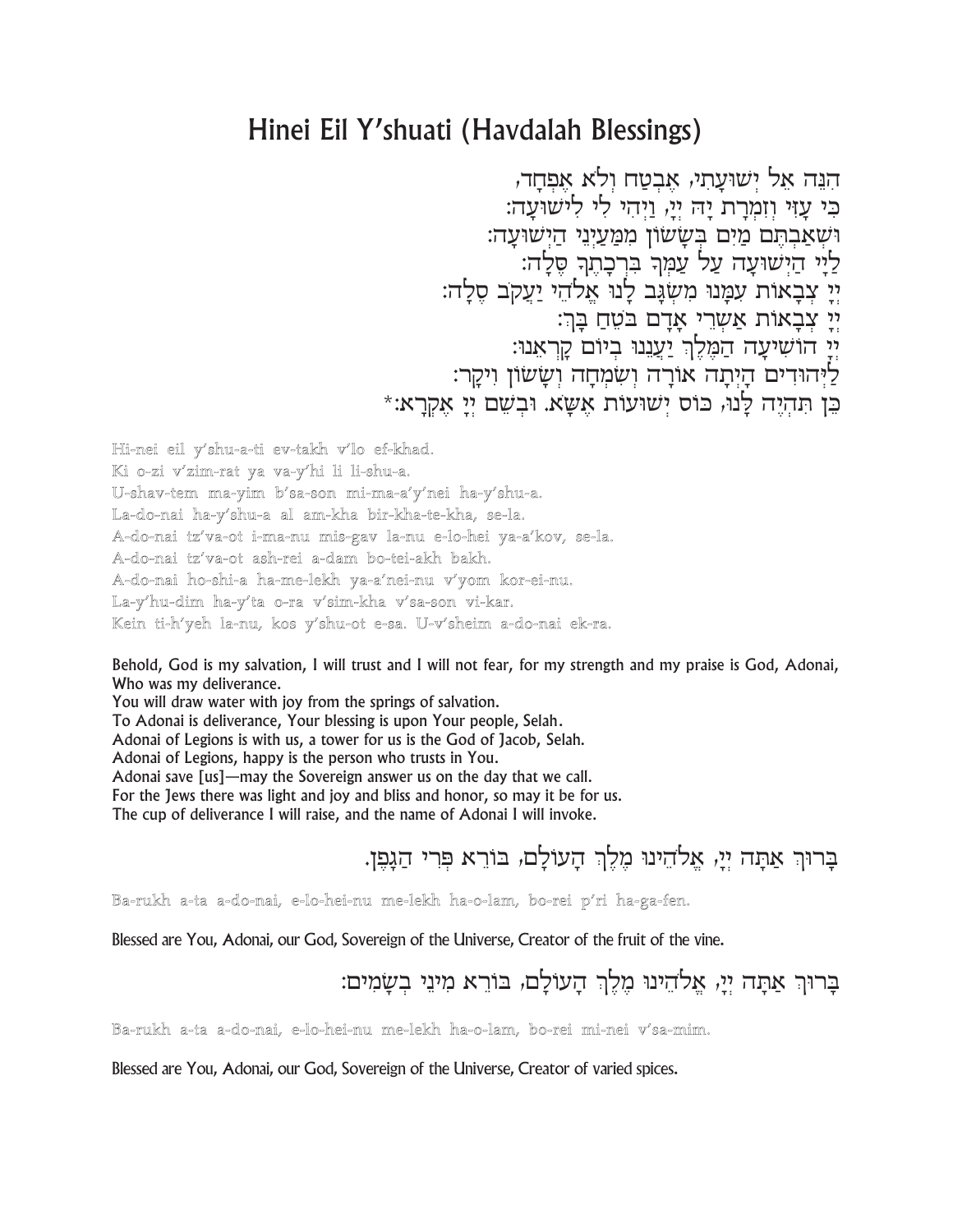# בָרוּךְ אַתָּה יִיַ, אֱלֹהֵינוּ מֵלֵךְ הָעוֹלָם, בּוֹרֵא מִאוֹרֵי הָאֵשׁ:

#### Ba-rukh a-ta a-do-nai, e-lo-hei-nu me-lekh ha-o-lam, bo-rei m'o-rei ha-aish.

Blessed are You, Adonai, our God, Sovereign of the Universe, Creator of the light of fire.

בַרוּךְ אַתַּה יְיַ, אֱלֹהֵינוּ מֶלֶךְ הַעוֹלַם, הַמַּבְדִיל בֵּין קֹדֵשׁ לְחוֹל, בֵּין אוֹר לְחֹשֶׁךְ, בִּין יִשְׂרָאֵל לַעֲמִים, בִּין יוֹם הַשְׁבִיעִי, לְשֵׁשֶׁת יְמֵי הַמַּעֲשֶׂה: בָּרוּךְ אַתָה יְיָ, המבדיל ביו קדש לחול:

Ba-rukh a-ta a-do-nai, e-lo-hei-nu me-lekh ha-o-lam, ha-mav-dil bein ko-desh l'khol, bein or l'kho-shekh, bein yis-ra-eil la'a-mim, bein yom hash-vi-i, l'shei-shet y'mei ha-ma-a-seh: ba-rukh a-ta a-do-nai, ha-mav-dil bein ko-desh l'khol.

Blessed are You, Adonai, our God, Sovereign of the Universe, who separates sacred from profane, light from darkness, the seventh day of rest from the six days of labor. Blessed are You, Adonai, who separates the sacred from the profane.

## D'rash

Behold, God is my salvation, I will trust and I will not fear, for my strength and my praise is God, Adonai, Who was my deliverance—Look at my life—do you not see how I have been saved? No longer am I a slave to mistrust and anxiety. Yet I claim no virtue for any strength or accomplishment—I was delivered by the God whose presence calls attention to whatever value my life has achieved. You will draw water with joy from the springs of salvation—You too, with all your doubts and disabilities, may choose to refresh yourself from the Creator's infinite strength and compassion. To Adonai is deliverance, Your blessing is upon Your people, Selah. Adonai of Legions is with us, a tower for us is the God of Jacob, Selah. Adonai of Legions, happy is the person who trusts in You. Adonai save [us]—may the Sovereign answer us on the day that we call—See all around us the blessed, the legions seeking to serve the Creator, those who have been delivered to a higher calling, who are secure and fulfilled because the Holy One has guided them and sustained them. For the Jews there was light and joy and bliss and honor, so may it be for us—With Adonai, our people's faith and hope was not empty, nor need it be for us in this time, despite our reason and experience. The cup of deliverance I will raise, and the name of Adonai I will invoke—Because there is no greater source of joy in my life than to praise the God Who has created the Torah and the Jewish people to walk in its path.

## Iyun Tefilla

### **CATCHING FIRE**

Here's how To make a fire After Shabbat. When the last moment Flies away From you In the smoke Of the candle, And the Aishdat,\*\*